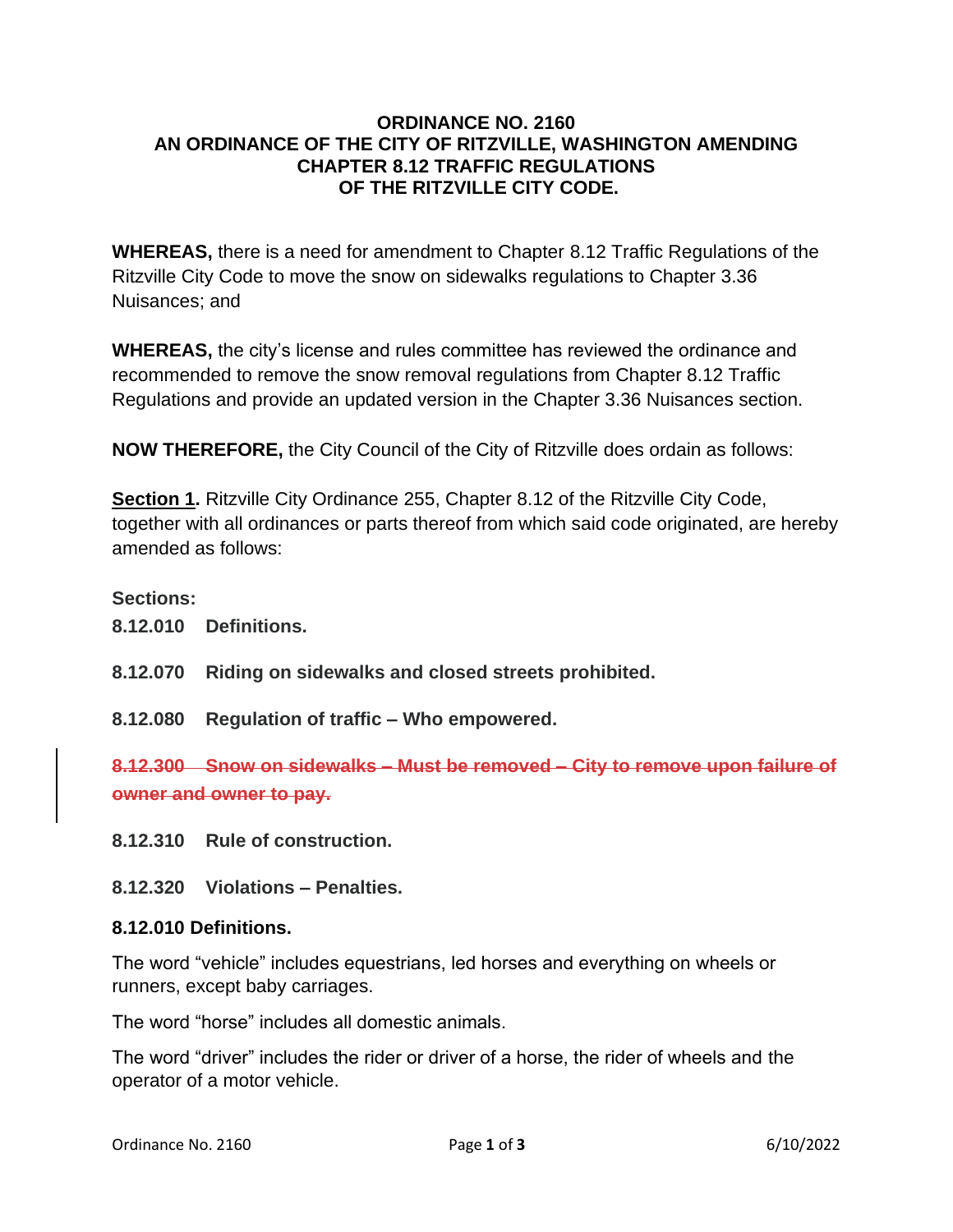The term "parking area" as used in this chapter shall include that part of any street along the curb-line thereof designated by the permanent committee of streets and public improvements as the place for the standing of vehicles.

The term "public highway" or "public highways" shall include any highway, road, public street, avenue, alley, driveway or other place built, supported, maintained, controlled or used by the public, or by the city of Ritzville, for the use of the public as a highway, or for the transportation of persons or freight, or as a place of travel or communication between localities within the city of Ritzville. (Ord. 255 § 1, 1919).

## **8.12.070 Riding on sidewalks and closed streets prohibited.**

It is unlawful for any person or persons to ride or propel any bicycle, tricycle, bike, tandem, skateboard, roller blades or roller skates on the sidewalks within the downtown business district of the city of Ritzville, defined as from Adams Street to Columbia Street, inclusive and from Railroad Avenue to Broadway Avenue, inclusive. The provisions of this section shall apply to any street or portion of a street which has been temporarily closed by action of the Ritzville city council for parade, festival or special event purposes. A violation of this section shall constitute a civil infraction punishable by a fine of \$100.00. (Ord. 2061 § 1, 2012; Ord. 255 § 12, 1919).

# **8.12.080 Regulation of traffic – Who empowered.**

The permanent committee on streets and public improvements, and any and all police officers of the city of Ritzville, are hereby authorized and empowered to direct, control, restrict and regulate, in the interests of public safety, health and convenience, the movement of pedestrians, animals and traffic of every kind within the city of Ritzville and may, when necessary, divert or exclude all such public highway within the city of Ritzville.

It shall be unlawful for any person to disobey or fail or refuse to comply with any order made or any direction given by any person authorized to make or give the same under and by virtue of the provisions of this chapter. (Ord. 255 § 13, 1919).

# 8.12.300 Snow on sidewalks – Must be removed – City to remove upon failure of owner and owner to pay.

Every owner, lessee or occupant of real property within the city of Ritzville, shall thoroughly clean and remove all snow from any and all sidewalks along the front or side of such property, within 12 hours after the same shall have ceased to fall, and upon failure and refusal of any such owner, lessee or occupant so to do within one hour after being notified so to do by any police officer of the city of Ritzville, the permanent committee on streets and public improvements may cause such sidewalks to be cleaned, and the cost and expense thereof to be charged against said abutting property and collected as other taxes are collected; this to be in addition to any penalties hereinafter provided in this chapter. (Ord. 255 § 37, 1919).